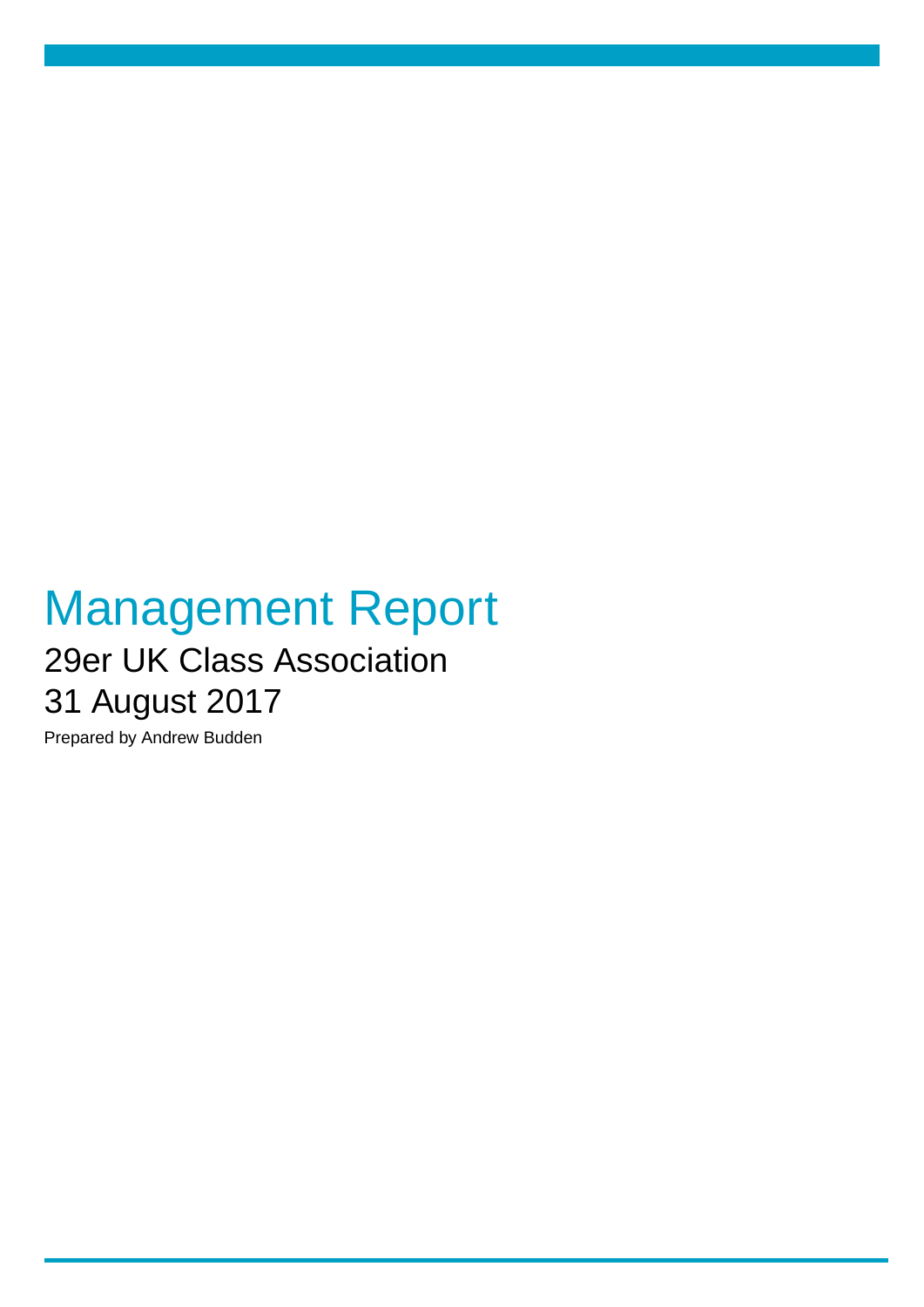## **Contents**

| Profit & Loss        |  |
|----------------------|--|
| <b>Balance Sheet</b> |  |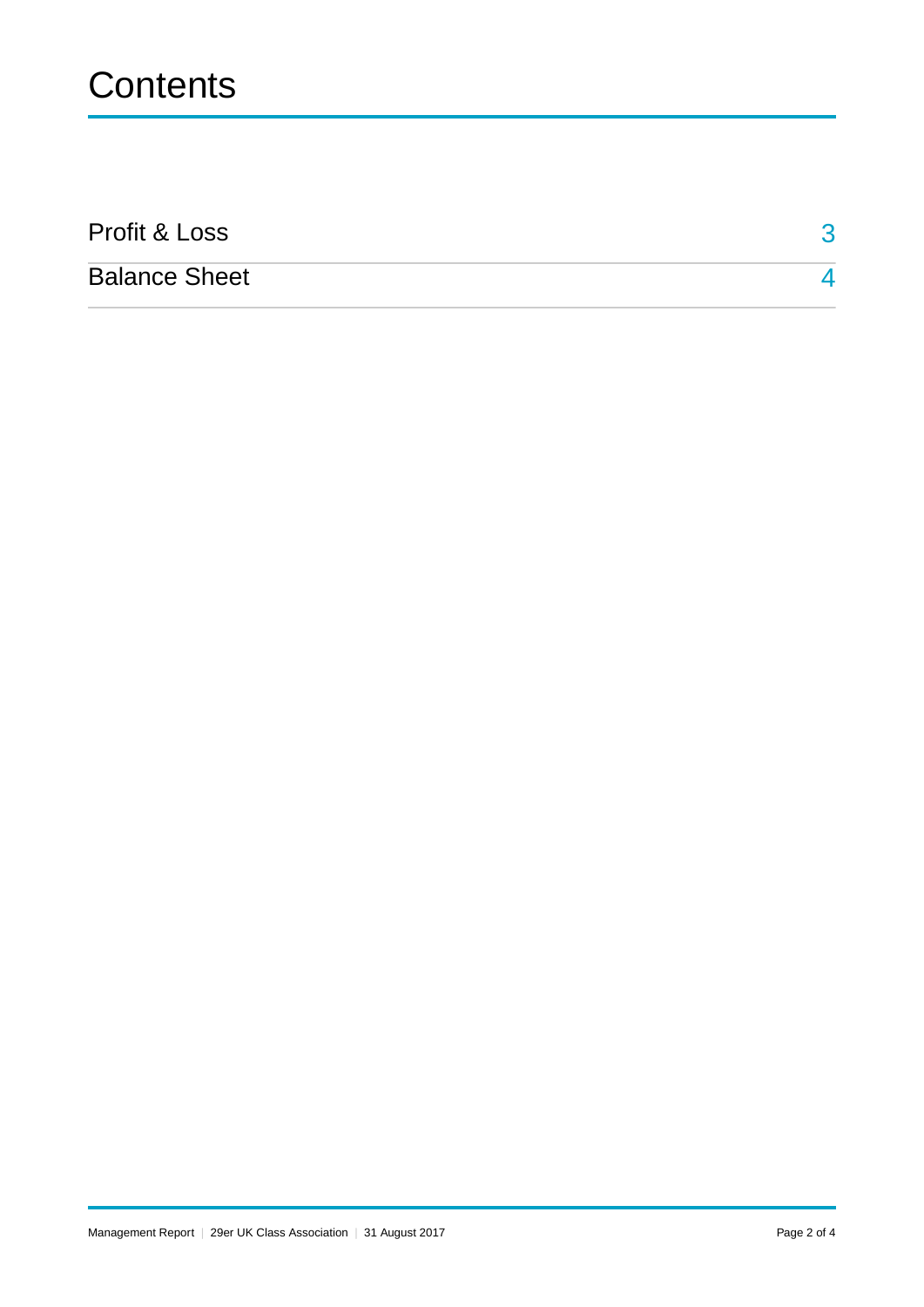## 29er UK Class Association For the month ended 31 August 2017

<span id="page-2-0"></span>

|                                 | Aug-17         | <b>Jul-17</b>  | <b>Jun-17</b>            | May-17                   | <b>YTD</b>     |
|---------------------------------|----------------|----------------|--------------------------|--------------------------|----------------|
| <b>Income</b>                   |                |                |                          |                          |                |
| Europeans                       | 200            | 1,500          | $\blacksquare$           | $\blacksquare$           | 1,700          |
| Income - Bank Interest Received | $\mathbf{1}$   | $\mathbf{1}$   | $\mathbf{1}$             | 1                        | $\overline{7}$ |
| Income - Events                 | 1,391          | 2,928          | 1,758                    | 14,405                   | 43,097         |
| Income - Grant                  |                | L,             | $\overline{a}$           | L.                       | 14,400         |
| Income - Membership             | 548            | 326            | 222                      | 185                      | 8,200          |
| Income - Sponsorship            |                | ÷,             | L,                       | $\blacksquare$           | 800            |
| Income - Training               | (110)          | $\overline{a}$ | $\overline{a}$           |                          | 16,930         |
| Worlds                          | (5,978)        | (341)          | (3,570)                  | 3,775                    | 578            |
| <b>Total Income</b>             | (3,949)        | 4,413          | (1, 589)                 | 18,366                   | 85,711         |
| <b>Gross Profit</b>             | (3,949)        | 4,413          | (1, 589)                 | 18,366                   | 85,711         |
| <b>Less Operating Expenses</b>  |                |                |                          |                          |                |
| <b>Administration Fee</b>       |                | 1,375          | L.                       | $\blacksquare$           | 7,020          |
| Audit and Accountancy Fees      | 36             | L,             | $\overline{a}$           | $\sim$                   | 108            |
| <b>Bank Charges</b>             | $\overline{a}$ | ä,             | 184                      | $\blacksquare$           | 184            |
| Class ET Rib                    | 1,994          | L,             | $\blacksquare$           | $\blacksquare$           | 2,497          |
| clothing                        |                | $\overline{a}$ | $\overline{a}$           | $\overline{a}$           | 240            |
| Coach Fees                      | 126            | 250            | $\sim$                   | 160                      | 16,976         |
| <b>Coaches Expenses</b>         | $\blacksquare$ | $\blacksquare$ | $\blacksquare$           | 50                       | 50             |
| <b>Equipment Purchases</b>      | ÷.             | 64             | $\blacksquare$           | $\tilde{\phantom{a}}$    | 64             |
| Insurance                       | $\overline{a}$ | $\overline{a}$ | $\blacksquare$           | $\blacksquare$           | 954            |
| Internet Expenses               | 48             | 45             | $\overline{\phantom{a}}$ | 56                       | 381            |
| Jury                            | L.             | $\overline{a}$ | $\blacksquare$           | $\blacksquare$           | 903            |
| Miscellaneous Expenses          |                | ÷,             | 183                      | $\blacksquare$           | 550            |
| <b>Nationals Costs</b>          | 11,309         | ÷,             | $\overline{a}$           | $\blacksquare$           | 11,578         |
| PayPal Transaction fees         | 189            | 148            | 92                       | 547                      | 2,471          |
| Post & Stationery               |                | ÷,             | $\overline{a}$           | L.                       | 60             |
| Prior Year Items                | $\blacksquare$ | ÷              | $\overline{a}$           | $\overline{\phantom{a}}$ | 18,772         |
| <b>Rib Hire</b>                 | $\blacksquare$ | $\overline{a}$ | 2,562                    | $\blacksquare$           | 4,474          |
| Subscriptions                   | $\blacksquare$ | ä,             |                          | $\sim$                   | 125            |
| Trophies / Gifts                | 712            | $\overline{a}$ | 161                      | $\blacksquare$           | 4,626          |
| Venues                          | 12,685         | 700            | 2,131                    | 3,543                    | 39,797         |
| <b>Total Operating Expenses</b> | 27,099         | 2,581          | 5,314                    | 4,355                    | 111,829        |
| <b>Net Profit</b>               | (31, 048)      | 1,832          | (6, 903)                 | 14,010                   | (26, 118)      |

Any liability (in negligence or otherwise) arising from any third party acting, or refraining from acting, on any information contained in this report s excluded.